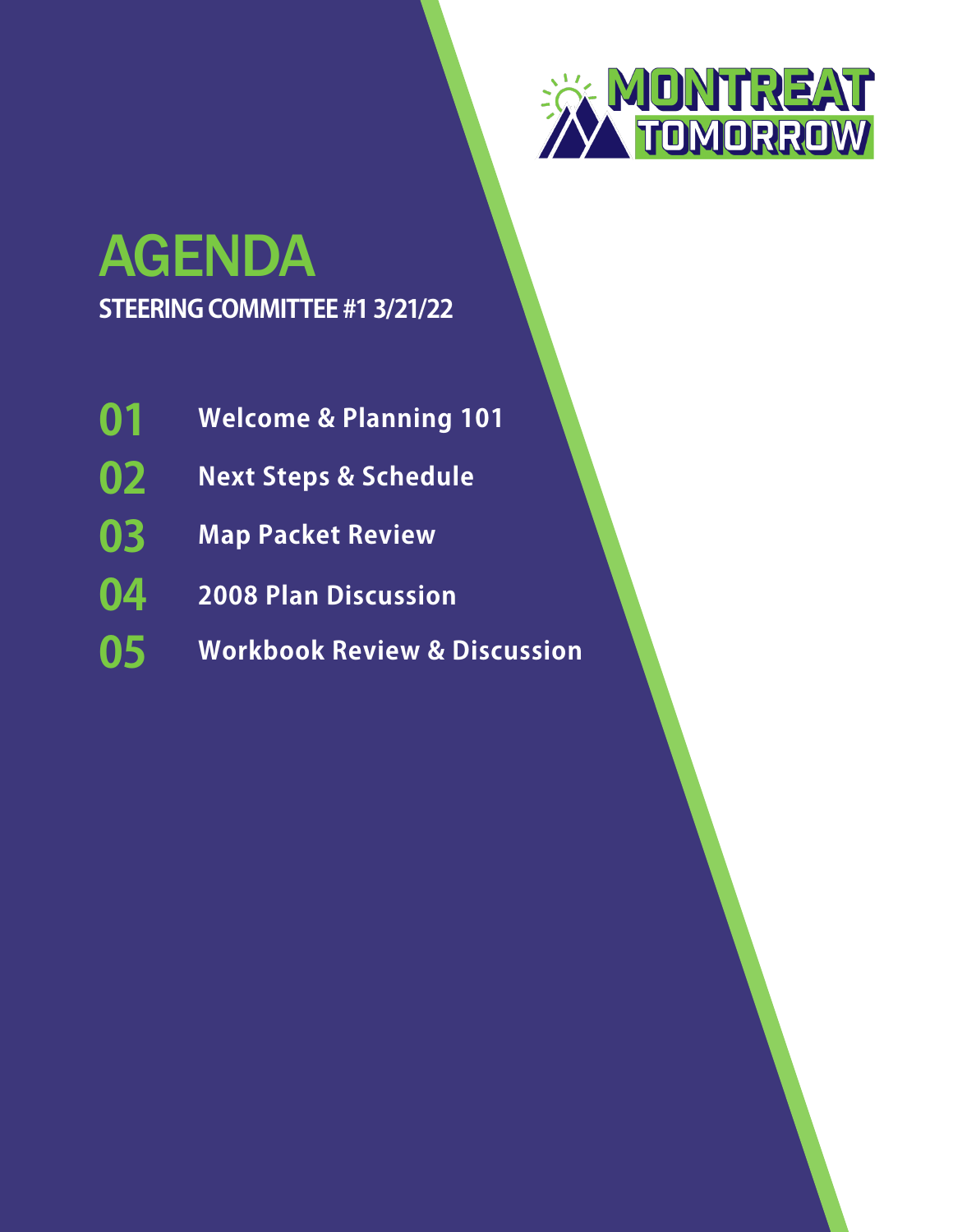### **PLANNING 101** BY COMMITTEE MEMBER BILL SEAMAN



#### Town Planning Resources: A "Planning 101" Guide for Beginners

Compiled by William Seaman, Member, Montreat, North Carolina, Comprehensive Plan Steering Committee

March 10, 2022

This document was assembled to must one person's nued for basic information on how towns prepare comprehensive plans, never having been involved in such an activity before. While a consulting group is leading the effort and doing the heavy lifting to assemble and analyze a wealth of information and data concerning Montreat, I felt the need to become informed on at least some of the basic procedures. Below are excerpts and thumknail sketches of comprehensive plans from our local area, along with assurted links to websites and documents. Even a quick perceal provides something of a "Planning 101" guide.

#### **Buncombe County**

Comprehensive Plan 2043, https://www.buncomberounty.org/comprehensive-plan-2043/

Video that visually explains what a comprehensive plan is and what it contains, the planning process, and importance of community involvement. https://www.youtube.com/watch?v=UtzVZLxTOIY



The Comprehensive Plan Steering Committee aides in developing a plan. to focus on the next 20-year period for the County. They provide perspective on information gathered as well as feedback on duaft policies.

and implementation actions. They also act as a sounding board for residents, and advocate for The Plan. The Committee meets the second Tuesday of every month.

#### **Weaverville**

https://weavervillene.org/departments/planning-zming/compushersive-land-use-plan-updated-august-2021/



Using information obtained from the 2010 US Cenens, the 2016 American Community Survey, the 2017 Pounlation Estimate Program, Buncombe County GIS data, and Weaverville departmental data, Town staff studied the following areas: population characteristics and estimates, havic information on the Town's geographic characteristics, housing profiles and housing stock, data concerning. education and income, industry and occupational characteristics, and governmental infrastructure. Staff also compared its findings with neighboring jurisdictions.

#### **Woodfre**

https://www.weedfirme.gov/departments/alamine assing/2022.comprehensive-plan\_update.pln

The Town of Woodfin is undergoing an update to its 2021 Comprehensive Plan with the assistance of J.M. Teague Engineering & Planning and Linda Giltz Consulting. This planning initiative will establish a unified vision, goals and priorities to goide future growth and development. It will also provide a basis for decision-making, problemsolving and policy development for the Town over the next 10-20 years. The Woodfin Comprehensive Plan will address community elements

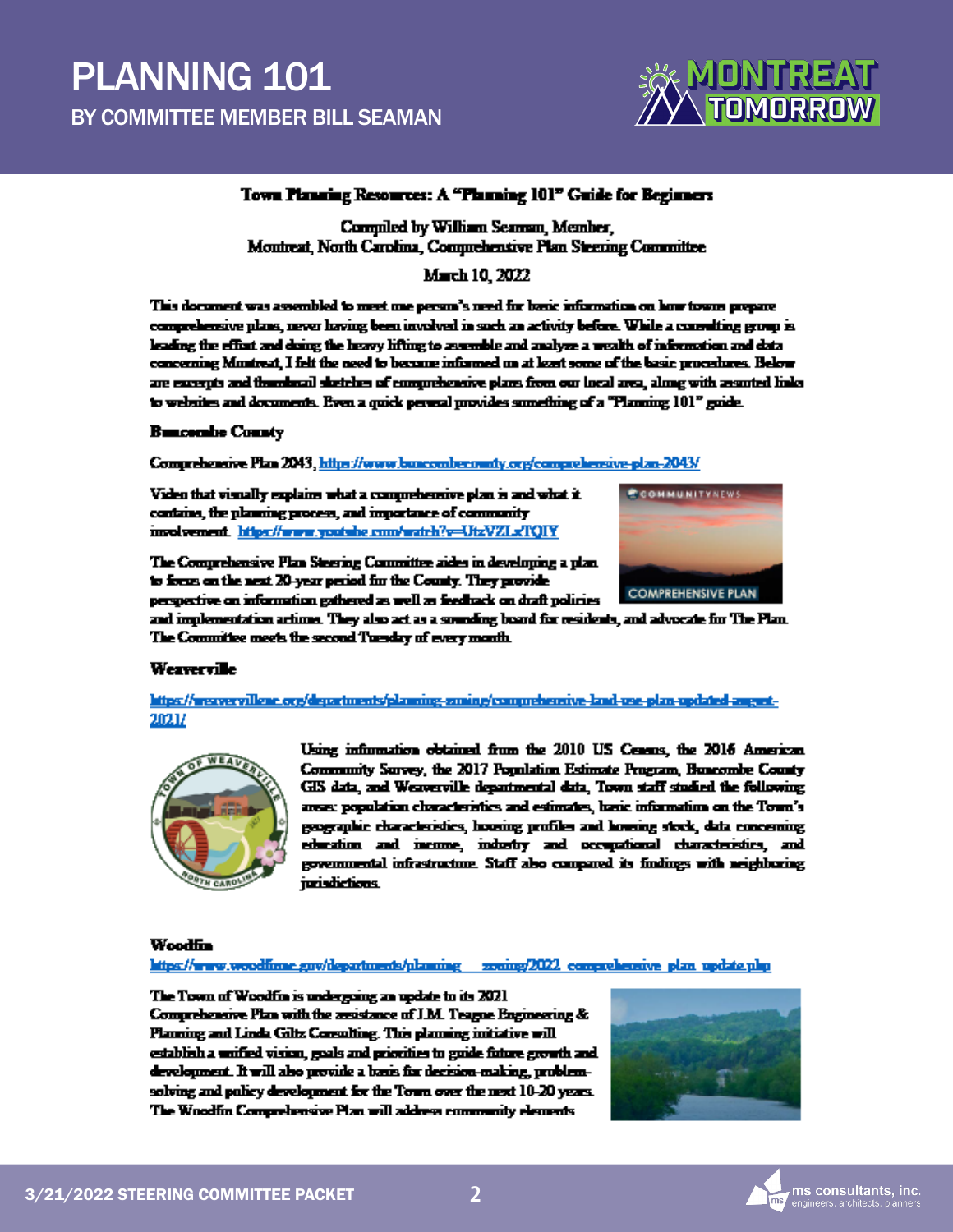### **PLANNING 101** BY COMMITTEE MEMBER BILL SEAMAN



such as land use, transportation, public services, infrastructure, parks and recreation, and natural and cultural resources. A future land use map ... will ultimately act as a pulicy tool that guides the Planning. Board's and Town Council's land use decisions.

Community engagement is a cornerstone of a successful comprehensive planning process. Please follow this page or check hack frequently for details on community engagement and how to get involved. A Comprehensive Plan Steering Committee (CPSC) will help staff guide the work of the plan and goals for the Town along with citizen engagement. To learn more about the Steering Committee, click here.

#### **Black Meantain**



Introducing the Elevate Black Mountain Comprehensive Plan! Following one year of in-nerson and online community energyment, the Elevate Black Mountain Comprehensive Plan is ready for public unveiling! Hundreds of community members have shaped the plan. Now it's time for the community to review the plan. Check out the full plan here.

https://www.townefblackmountain.org/DocumentCenter/View/2544/Elevate-**Black-Mountain-**

Elevate Black Mountain is the highest level policy document for the Town of Black Mountain, NC. Watch this short video to learn more about the comprehensive plan. https://www.youtube.com/watch?y=v8Lvn8OOvXY

#### **Asheville**

https://www.ashevillenc.gov/department/planning-whan-design/plans/enmprehensive-plans/

#### **North Carolina-wide**

#### PlanNC Guidebook: A Practitioner's Guide to Prevaring **Streamlined Community Plans**

Beginning on July 1, 2022. NC towns and counties most have a reasonably up-to-date plan in order to enforce zoning. Often the most difficult part is getting started, but the School of Government is offering an array of resources to help towns begin the planning process. FlanNC Guidebook: A Practitioner's Guide to Propering Straendinal Cononunity Plans is a practical guide for planners and local government staff for crafting a meaningful comprehensive or land was plan with limited time and resources.



American Flanning Association, North Carolina Chapter, https://northcarolina.planning.org/

- \* Resiliency Resource Websites, https://northcarolina.planning.org/knowledge-center/resiliency-ac/
- \* Assistance is Now Available Upon Request from Professional Planners, https://northearulina.planning.org/community-outreach/nepat/ennummity-assistance/

"Ah! Yes! I know: Town planning--densities, broad vistas, open spaces. Give me the romance of the 18th-century alley, with its dark corners, where footpads lurk." Six Winston Churchill, 1942.

 $\overline{\mathbf{3}}$ 

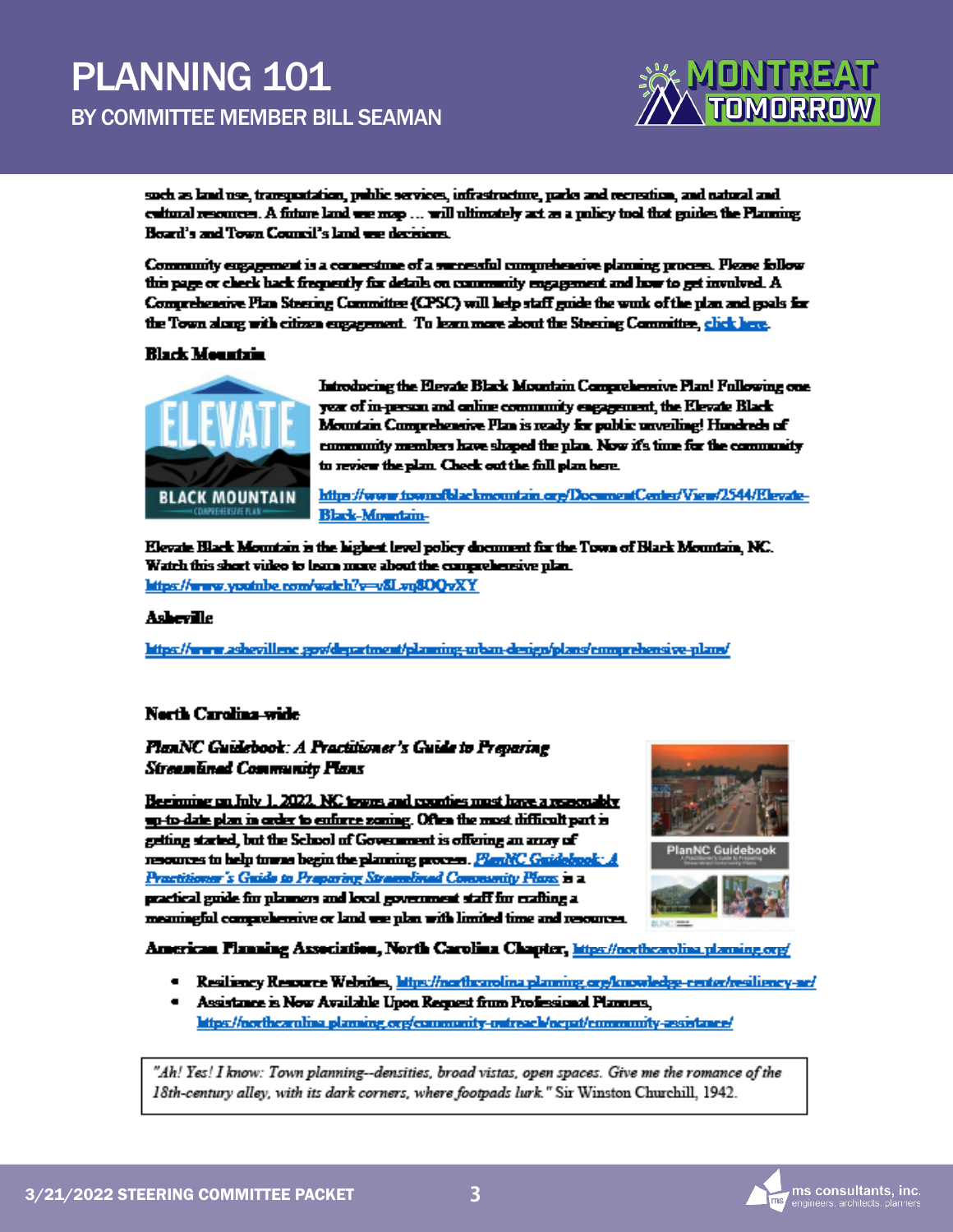# WHAT WE'RE LEARNING



### RELEVANT BEST PRACTICES



- **capital improvement plan**
- **• A duplication of widely-available information like history, laws, or policies (which may change)**

#### Data-Driven Plans should:

- Assess Strengths, Weaknesses, Opportunities, and Threats
- Establish fact base and current trendline
- Acknowledge interconnectedness of social, natural, and built systems
- Develop a future vision using shared community values
- Consider key concepts like infrastructure, environment, economy, equity, health, and regionalism in addition to land use
- Develop goals and strategic actions to achieve the vision; realistic implementation
- Communicate clearly to all with easy to understand, well-designed materials

### OUR GUIDING PRINCIPLES FOR MONTREAT TOMORROW (SO FAR)

Montreat is a sustained source of peace and community for those who live, study, and visit in the Town. Montreat Tomorrow should assess how the Town is changing and empower the Town government to make strategic decisions towards greater resiliency, so that Montreat can be enjoyed for generations to come.



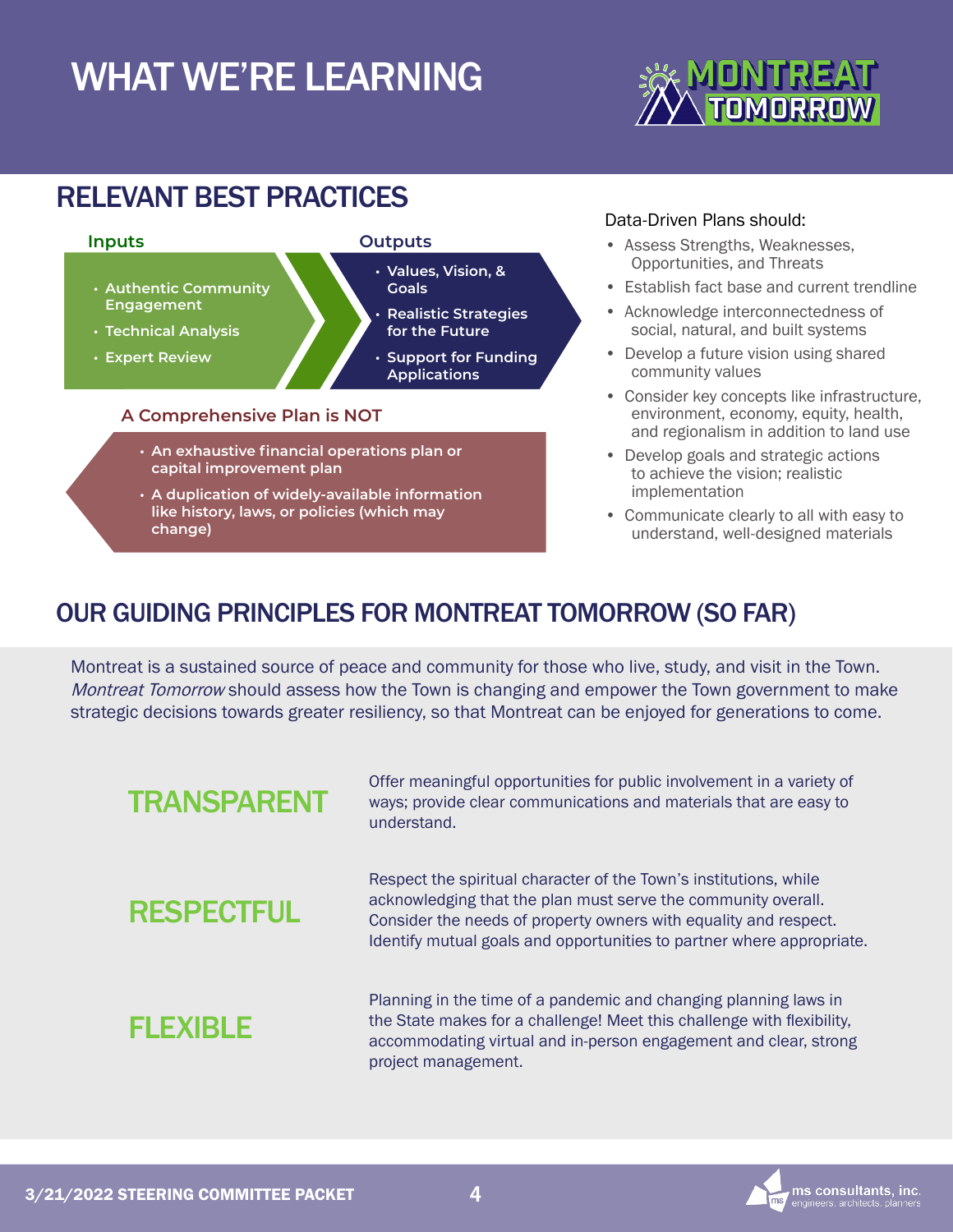## DRAFT EVENT SCHEDULE



| <b>PROPOSED</b><br><b>DATE</b>              | <b>EVENT</b>                                 | <b>GOAL</b>                                                                                                                                                                                                                                                                                               | <b>CONSULTANT TEAM'S NEXT</b><br><b>STEPS</b>                                                                                                      |
|---------------------------------------------|----------------------------------------------|-----------------------------------------------------------------------------------------------------------------------------------------------------------------------------------------------------------------------------------------------------------------------------------------------------------|----------------------------------------------------------------------------------------------------------------------------------------------------|
| Mid-April                                   | <b>Stakeholder Interviews</b><br>x2, Virtual | Informational interviews with regional agencies<br>like Buncombe County, Land of Sky RPO, or<br>environmental groups.                                                                                                                                                                                     | Identify most relevant agencies<br>and schedule discussions; invite<br>Chair of the Committee or an<br>alternate. Share meeting notes<br>with all. |
| <b>Early May</b>                            | <b>Public Survey Release</b>                 | Hear from Montreat residents about their<br>vision for the future character and services of<br>Montreat.                                                                                                                                                                                                  | Develop online survey; send draft<br>to Committee for review. Develop<br>marketing plan that includes<br>in-person and online ads.                 |
| June 9th                                    | <b>Town Council</b><br>Presentation          | Introduce the project to the Town's elected<br>leaders.                                                                                                                                                                                                                                                   | Prepare presentation                                                                                                                               |
| June 10th                                   | <b>Community Workshop</b>                    | Showcase plan concepts to the public along<br>with a series of activities designed to get people<br>thinking about the future of the Town and share<br>their opinions about possible recommendations.<br>Could include "pop-up" activities in Town over<br>the weekend to catch those that cannot attend. | Set date and venue, create<br>presentation and activities                                                                                          |
| Choose<br>Date:<br>Late June<br>(Saturday?) | <b>Virtual Steering</b><br>Committee #2      | Present "current trendline" data for review and<br>discussion, summarize Workshop findings.<br>Discuss draft recommendations and Future<br>Land Use map.                                                                                                                                                  | Create presentation and activity.                                                                                                                  |
| July-<br>September                          | Email Updates and<br><b>Activities</b>       | While we work on the first draft of the Plan,<br>we will keep the Committee involved and<br>informed with monthly email updates and online<br>activities, like additional Workbooks, surveys,<br>and draft chapters.                                                                                      | Create presentation and activity.                                                                                                                  |
| Choose<br>Date:<br>November<br>14-16        | <b>Virtual Steering</b><br>Committee #3      | Review and discussion of draft plan; take<br>detailed feedback and head "back to the<br>drawing board" as needed!                                                                                                                                                                                         | <b>TBD</b>                                                                                                                                         |
| December<br>8th                             | <b>Town Council</b><br>Presentation #2       | Presentation on draft plan.                                                                                                                                                                                                                                                                               | <b>TBD</b>                                                                                                                                         |
| December<br>10th-11th                       | Public Open House                            | Open House to showcase plan concepts and<br>gather feedback. We ask the question- "Did we<br>get it right?"                                                                                                                                                                                               | <b>TBD</b>                                                                                                                                         |